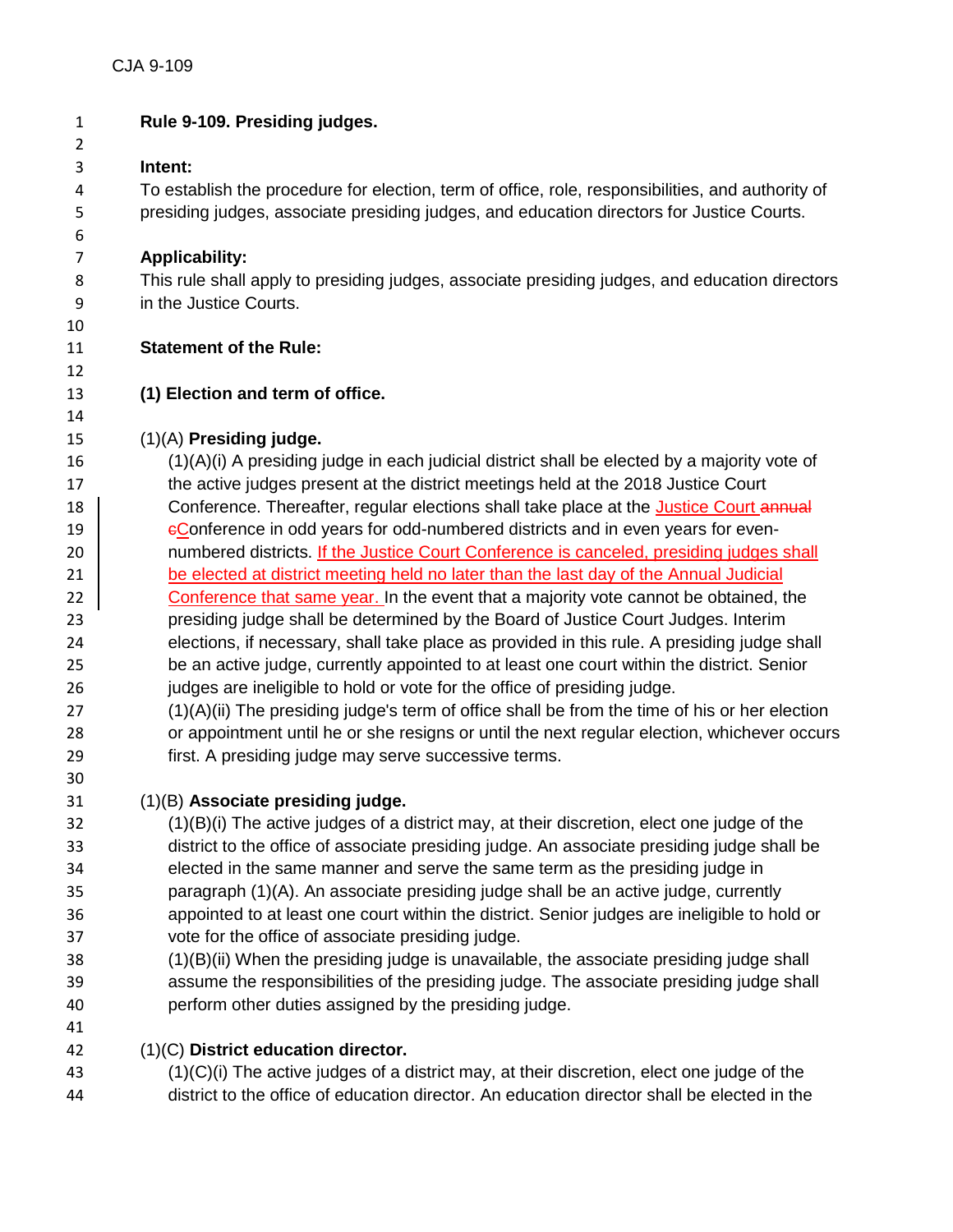- same manner and serve the same term as the presiding judge in paragraph (1)(A). Senior judges are ineligible to vote for the office of district education director but may hold the office. If a district does not elect an education director, the associate presiding judge, if there is one, shall serve as the education director. If the district elects neither an education director nor an associate presiding judge, the presiding judge shall serve as the education director.
- (1)(C)(ii) The education director shall serve on the justice court education committee and shall work with the Education Department of the Administrative Office in developing,
- planning and presenting relevant judicial training at the district level.

## (1)(D) **Removal and Other Vacancies of Office.**

- (1)(D)(i) If the office of presiding judge becomes vacant, then the associate presiding 57 judge shall serve the rest of the presiding judge's term. If there is no associate presiding judge, the district education director shall, if the education director is an active judge, serve the unexpired term. Otherwise, the Chair of the Board of Justice Court Judges shall appoint a judge to serve until the next district meeting.
- (1)(D)(ii) A presiding judge may appoint, on an interim basis, an eligible judge of the district to fill an unexpired term of associate presiding judge or education director until the next district meeting. At the district meeting, the active judges present shall ratify the appointment by majority vote. If they do not ratify the appointment, or if the presiding judge does not make an interim appointment, nominations and an election shall then be held at that meeting to fill the unexpired term.
- (1)(D)(iii) A presiding judge, associate presiding judge or education director may be removed from that office by a two-thirds vote of the active justice court judges in the district. A successor presiding judge shall, or an associate presiding judge or education director may, then be elected to fill the unexpired term of the vacant office.
- (1)(D)(iv) In extraordinary circumstances, to preserve confidence in the fair
- administration of justice, the Presiding Officer of the Judicial Council may remove a 73 judge from any office described in this rule. Vacancies shall be filled as provided in this rule.

## **(2) District meetings.**

- (2)(A) Each district shall have regular meetings to discuss and decide district business, receive training, or address issues and concerns specific to the district.
- $(2)(A)(i)$  The presiding judge shall call and preside over a meeting of other justice court judges in the district at the annual Justice Court Conference.
- (2)(A)(ii) Each district shall have at least one other meeting during the calendar year in which a majority of active justice court judges is present, including the presiding judge or associate presiding judge.

- (2)(B) In addition to regular meetings, the presiding judge or a majority of the active judges may call additional meetings as necessary.
-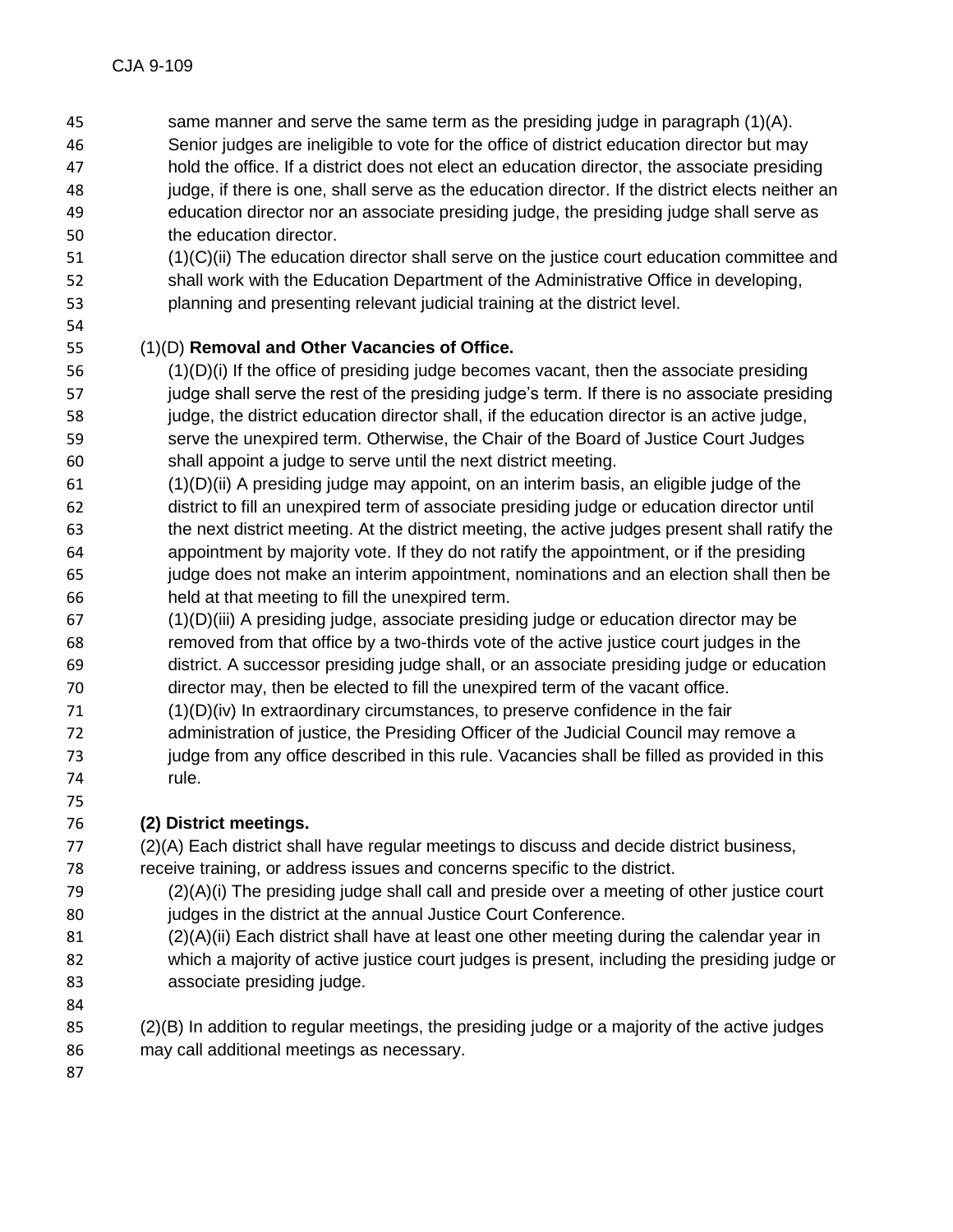(2)(C) An agenda shall be circulated among the judges in advance of any meeting with a known method on how matters may be placed on the agenda. (2)(D) Other than judges and the Justice Court Administrator, attendance at district meetings shall be by invitation of the presiding judge only. (2)(E) The issues on which judges vote shall be left to the sound discretion and judgment of each district and the applicable sections of the Utah Constitution, statutes, and this Code. **(3) Administrative responsibilities and authority of presiding judge.** (3)(A) **Generally.** The presiding judge is charged with the responsibility for the effective operation of the justice courts within a district. He or she is responsible for the implementation and enforcement of statutes, rules, policies, and directives of the Judicial Council and the Board of Justice Court Judges as they pertain to the administration of the courts. When the presiding judge acts within the scope of these responsibilities, the presiding judge is acting within the judge's judicial office. (3)(B) **Coordination of required training.** (3)(B)(i) The presiding judge, associate presiding judge, or education director shall: (a) be responsible to see that judges in his or her district are appropriately trained, (b) assist in planning statewide trainings as part of the Education Committee, (c) plan district training to be held in connection with the meetings required by section (2), (d) recommend mentors for new judges, and (e) arrange for individual training, as needed. (3)(B)(ii) Presiding judges are encouraged to observe the hearings of judges within the district to assess training needs. (3)(C) **Court committees.** The presiding judge shall, where appropriate, make use of committees composed of other judges and court personnel to investigate problem areas and improve the administration of justice. (3)(D) **Outside agencies and the media.** (3)(D)(i) The presiding judge shall be available to meet with the media, outside agencies, such as prosecuting attorneys, city attorneys, county attorneys, public defenders or associations of defense counsel, sheriffs, police chiefs, bar association leaders, probation providers, government officials of cities or counties located within the district, civic organizations, and other state agencies. (3)(D)(ii) The presiding judge shall be the primary judicial representative of the justice court judges in the district. (3)(D)(iii) Nothing in this rule shall replace or interfere with the statutory and administrative responsibilities of an appointed judge to the appointing authority of a court. (3)(E) **Judicial officers.** The presiding judge shall discuss significant concerns, problems or complaints regarding the judges in his or her district with the Justice Court Administrator,